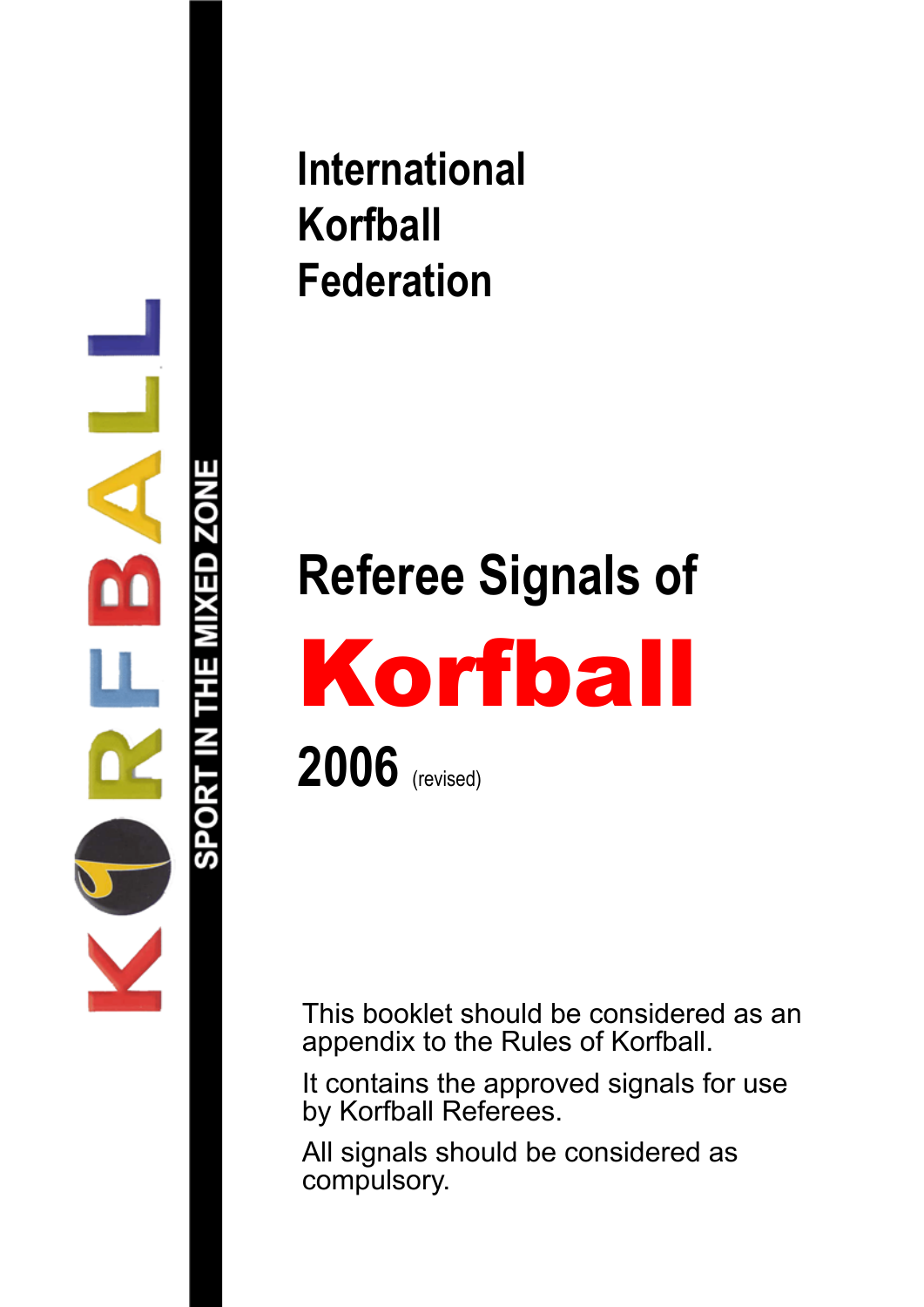# **§ 2.1c**



### Substitution of a player

The referee raises his hands above his head and with the forefinger of each hand pointing towards each other moves his hands back and forth.

### **§ 3.1b**



### Time out

To indicate the awarding of a time-out, the referee makes a 'T-signal' with both hands.

# **§ 3.1a**



### Stopping playing time

The referee lifts the arm on which he is wearing his watch and with the hand of the other arm indicates that he will stop his stop-watch.

To indicate the restart of the playing-time he gives the same signal and restarts his stop-watch.





#### Changing zones after two goals

The referee makes a circling movement with one finger above his head.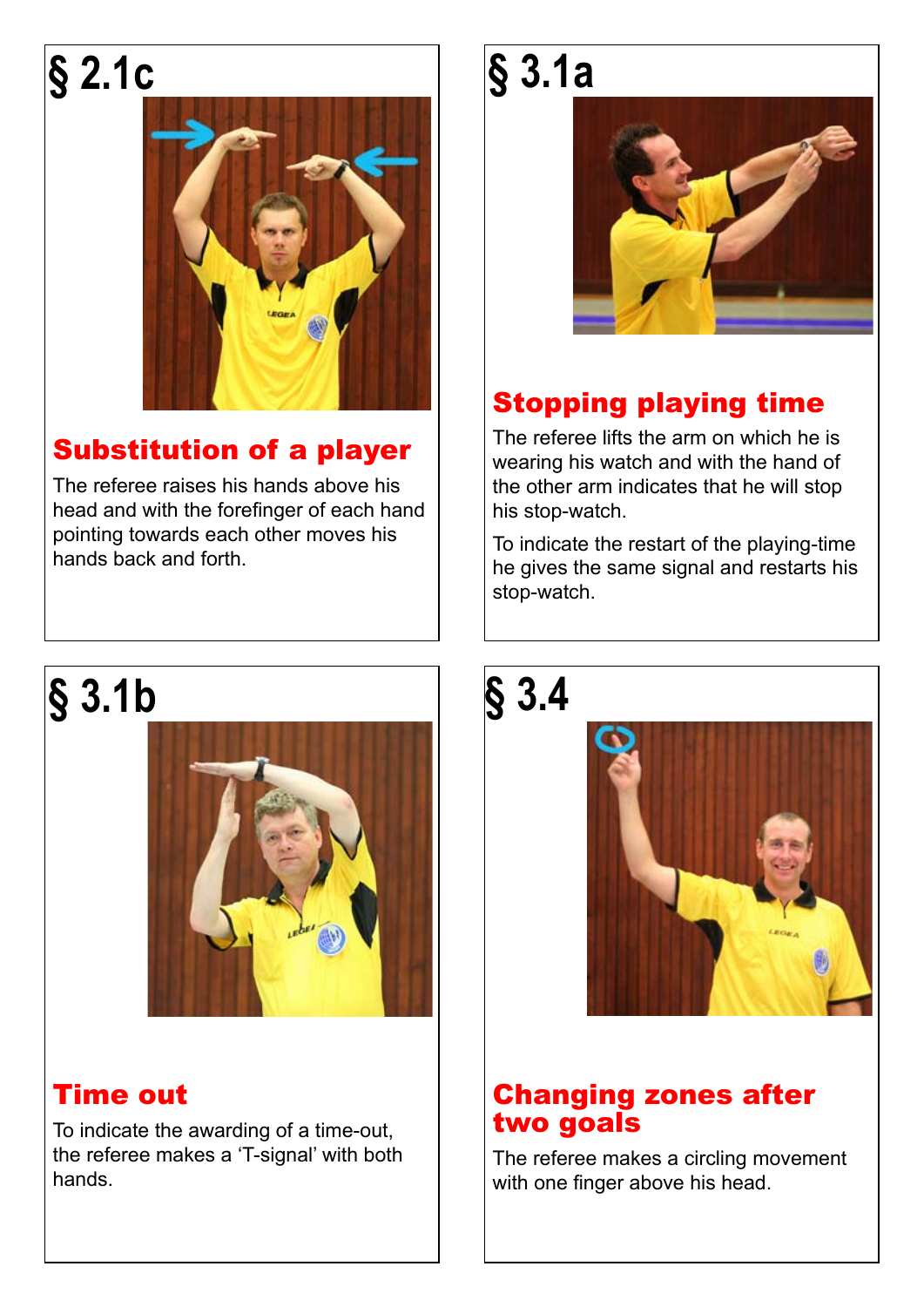### **§ 3.6a**



#### To touch the ball with leg or foot

The referee touches the outside of his leg below the knee with one of his hands. The leg can be lifted.

### **§ 3.6c**



#### To take hold of, catch or tap the ball when any part of the body other than the feet is touching the ground

The referee stoops down and touches the ground.

# **§ 3.6b**



#### To hit the ball with the fist

The referee lifts an arched arm, clenches his fist and moves the arm slightly up and down.

### **§ 3.6d**



### To run with the ball

The referee lifts both arms in front of his body and makes a turning movement with both hands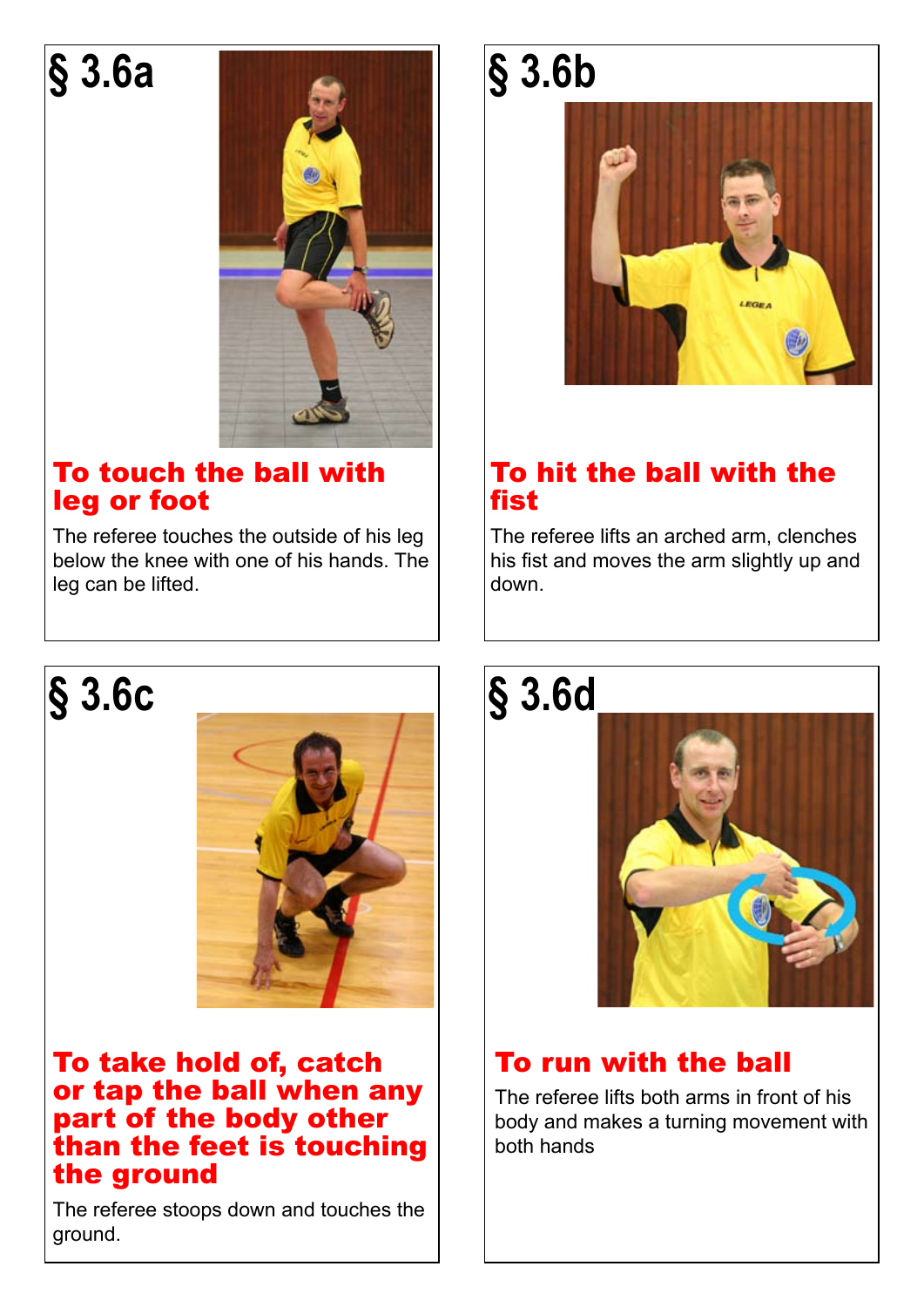## **§ 3.6e**



### Solo Play

Move hand up and down miming bouncing a ball

# **§ 3.6g**



### To delay the game

The referee points towards his watch with a finger.

## **§ 3.6f**



### To hand the ball to another player of one's own team

The referee starts with his arms in front of his body with both hands vertical and makes a rotation movement with both arms showing the giving of the ball to another player.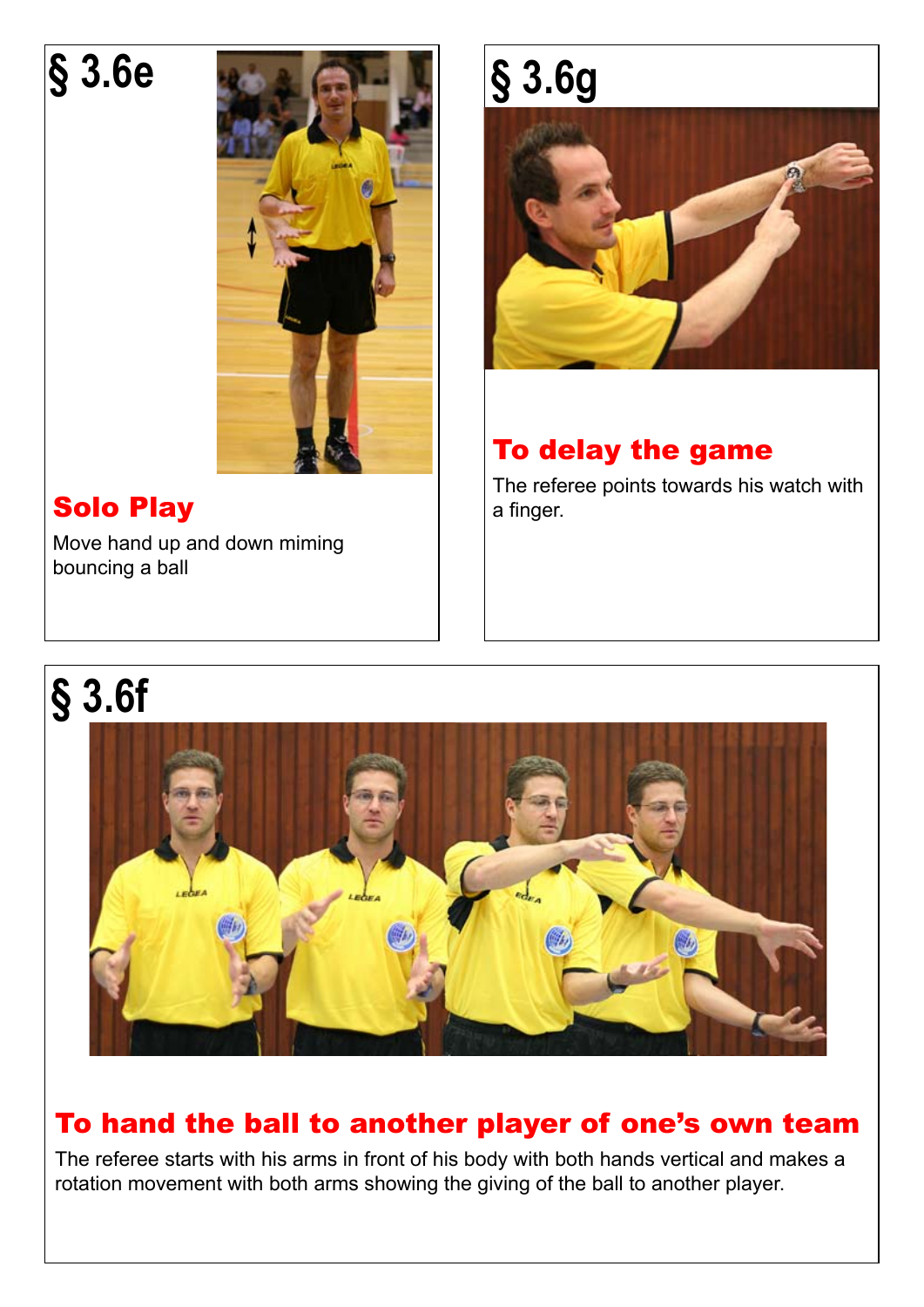# **§ 3.6h**



#### To knock, take or run the ball out of an opponents hand

The referee lifts one of his arms with palm of the hand facing upwards. With the other hand he makes a sweeping movement away from his body over the palm of the raised hand. The signal can be made above shoulder level when the rule is infringed whilst jumping.

# **§ 3.6i**



#### To push, to cling to, or hold off an opponent

**Pushing:** The referee points the palms of both hands forward and makes a pushing movement with both arms.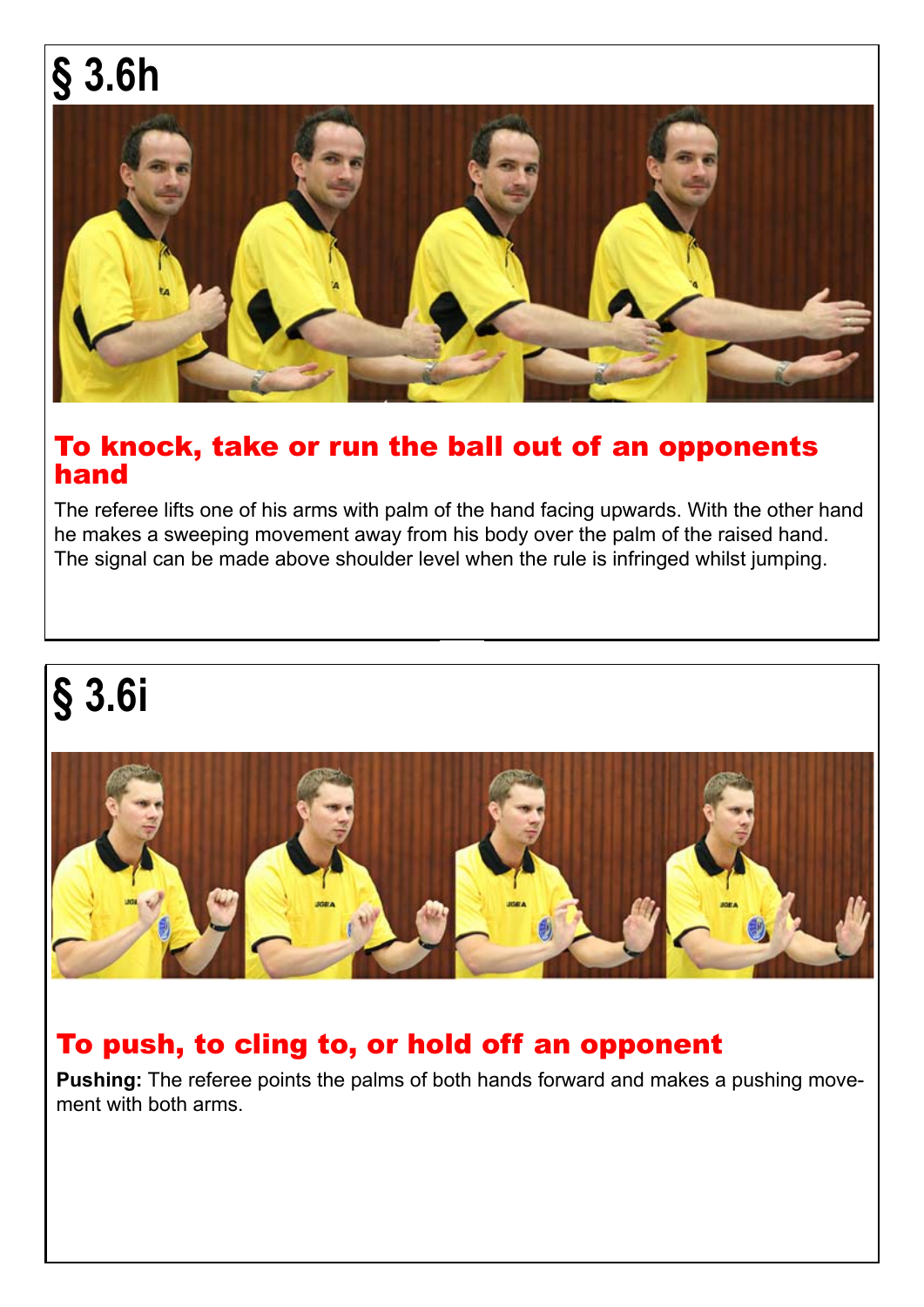# **§ 3.6i**



#### To push, to cling to, or hold off an opponent

**Holding off:** The referee stretches both arms out wide with the hands pointing at a slant to the ground.

# **§ 3.6j**



#### To hinder an opponent excessively

**Blocking the movement of the arm:** The referee lifts one arm upward and with the other hand taps down on the outstretched arm.

# **§ 3.6j § 3.6j**



#### To hinder an opponent excessively

The referee makes a movement with both arms as if embracing a person.



#### To hinder an opponent excessively

To hit a player in the body: The referee taps on his breast with one hand and points towards the violating player with the other hand.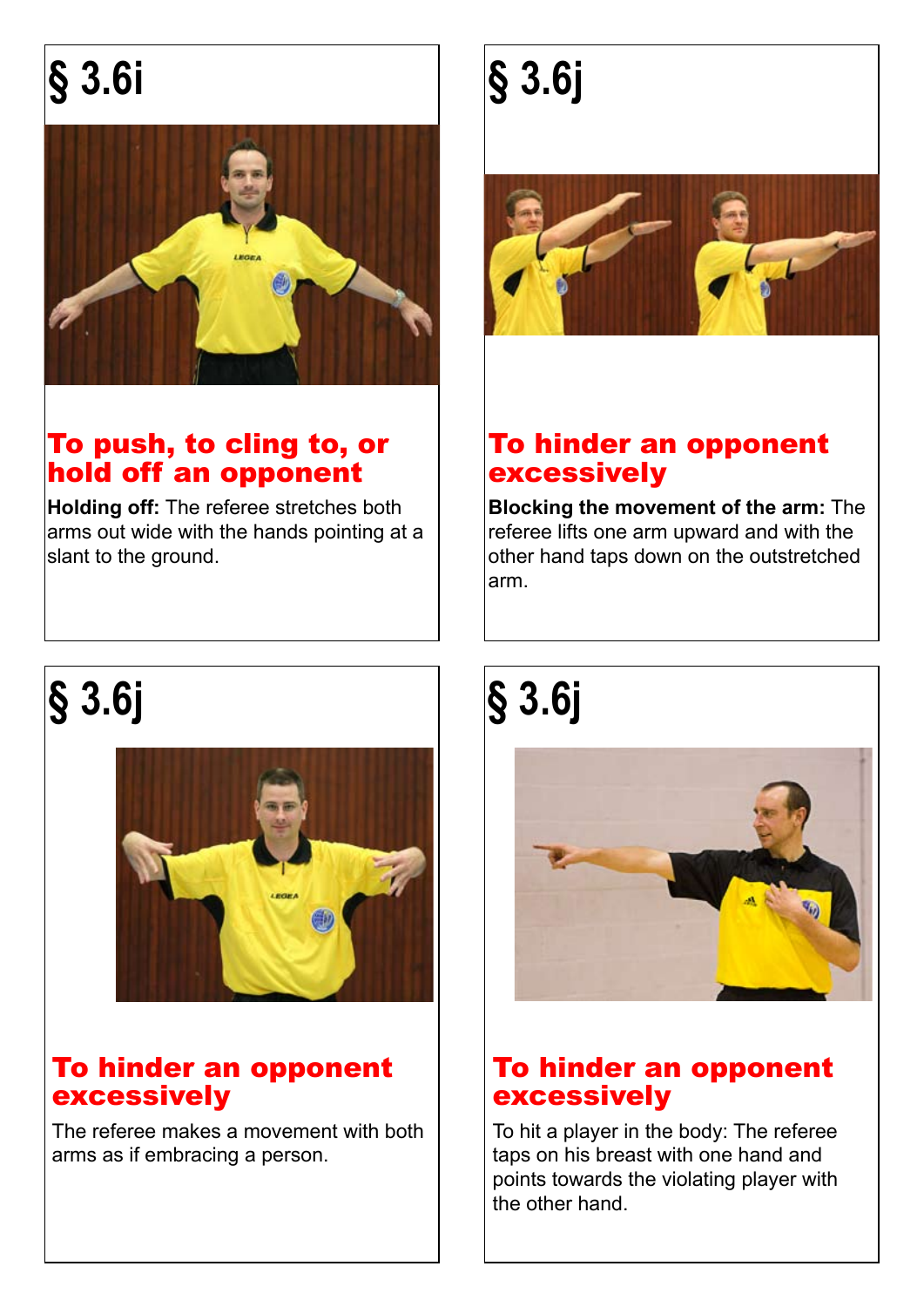

#### To play outside one's zone

Using a flat hand the referee moves his arm backwards and forwards as if along a line.



#### To shoot from a defended position

The referee lifts his arm into a defended shooting position.

### **§ 3.6o**



#### To shoot after cutting past another attacker

The referee lifts both arms and crosses his forearms in front of his body.

**§ 3.7**



### Out-ball

Using a flat hand the referee moves his arm backwards and forwards as if along a line.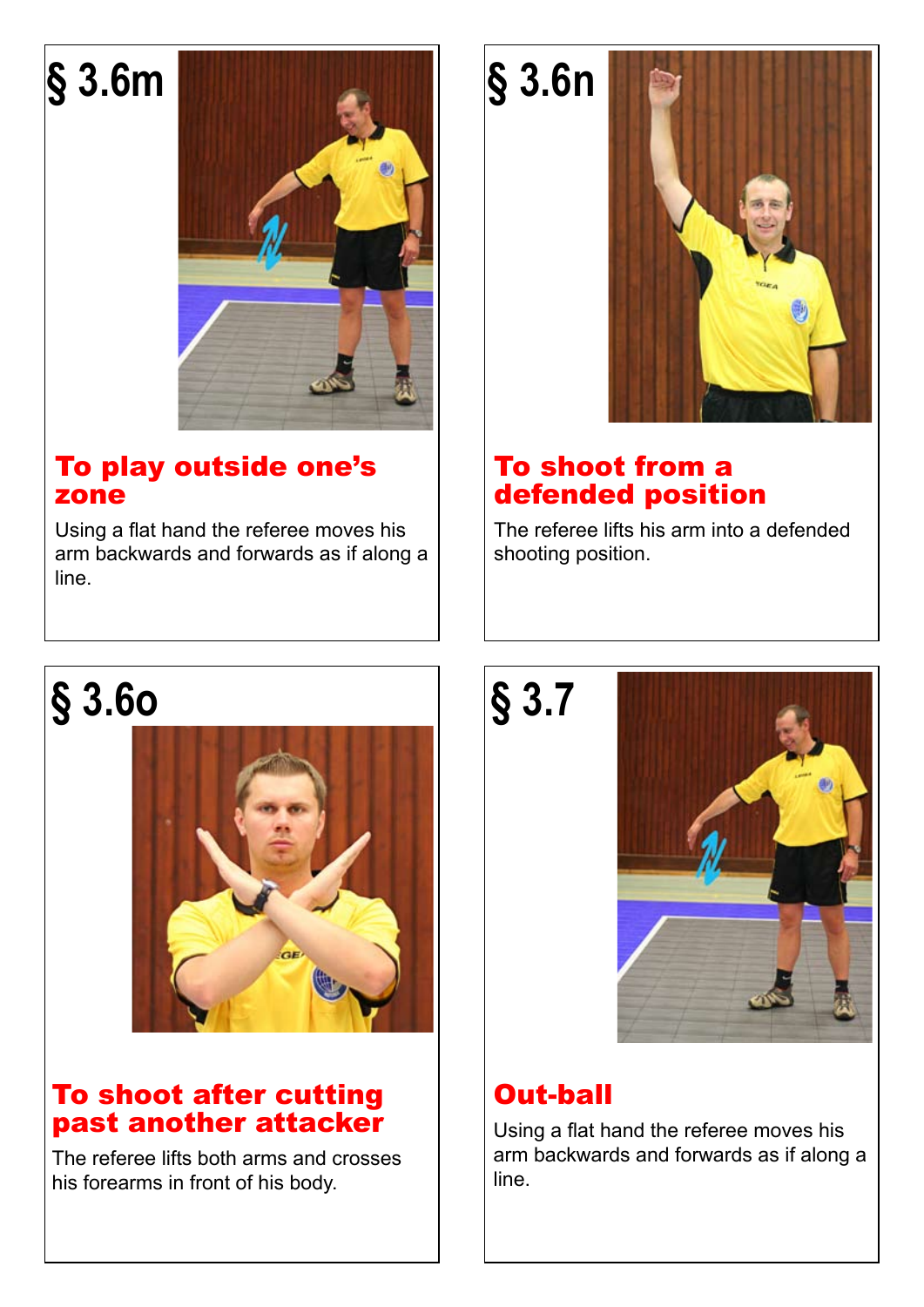### **§ 3.6r** To influence a shot by moving the post

**§ 3.6s**

To take hold of the post when jumping, running or in order to move away quickly



The referee runs to the post and takes hold of it

### **§ 3.6u**



#### To play in a dangerous manner

The referee lifts one of his forearms in front of his body with his palm vertical and open. Using the fist of the other hand he punches against the palm of his open hand whilst looking at the offending player.

### **§ 3.8**



### Referee throw up

The referee raises the thumbs of both hands above his head.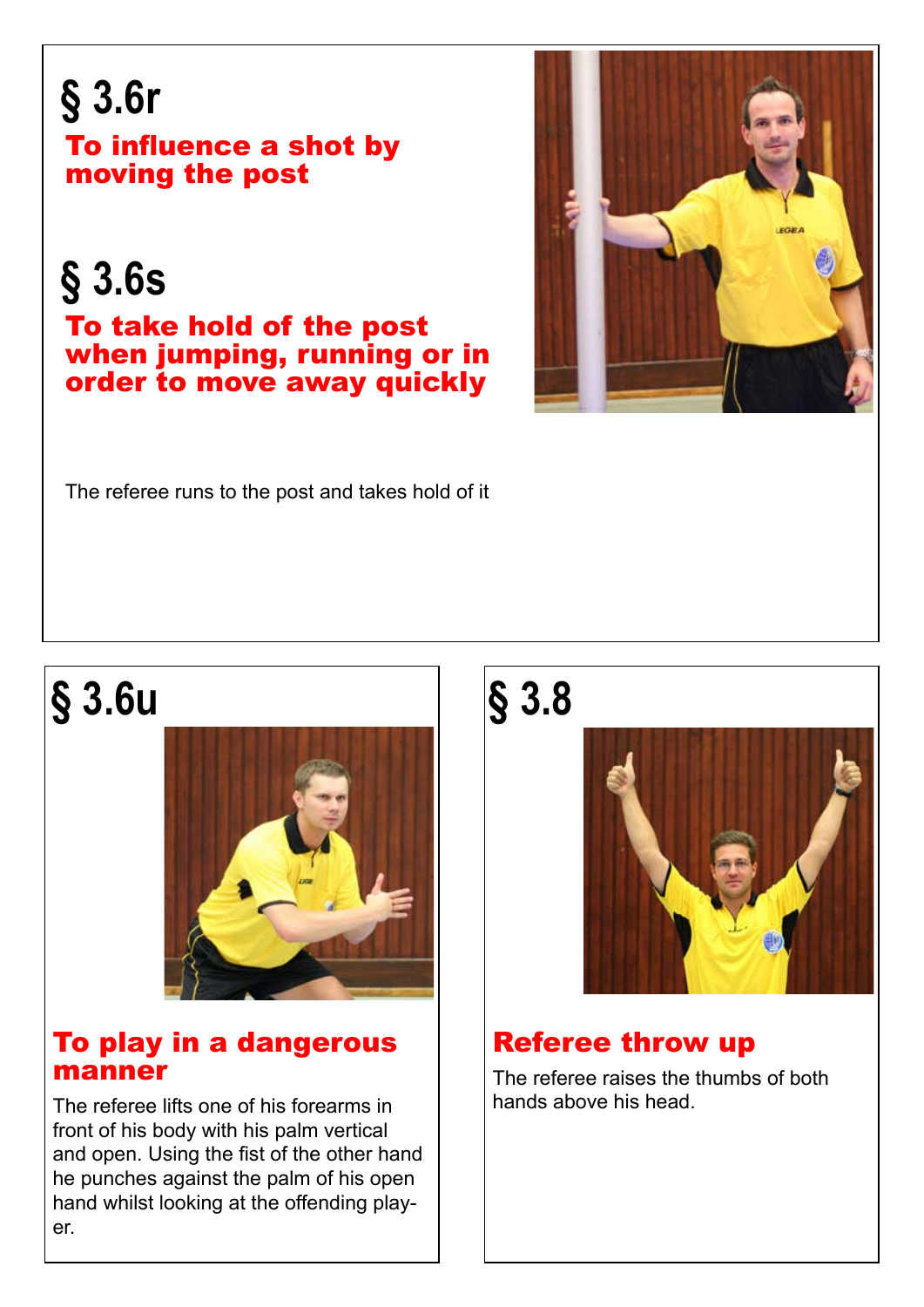**§ 3.9**



#### Re-start

Whenever a re-start is awarded the referee points to where the re-start should be taken from and with the other arm gives the direction.



#### Free pass

The referee puts up his arm showing an open palm and points to the penalty spot. This signal needs to be preceded by the signal for the offence that has occurred.

#### **Note:**

Where the penalty spot is not used as the place of the pass the referee maintains the signal and points to the spot where the free pass is to be taken from.

**§ 3.9 § 3.10**



#### Free pass

#### **Breach of the 4 second rule:**

The referee raises one hand showing four raised fingers of that hand.

The same signal is also given at a free pass to indicate that he will whistle to restart the game witin, at the latest, 4 seconds.

**§ 3.10**



### Free pass

**Within 2.5m after the referee has whistled to restart the game:** The referee lifts both forearms in front of his body with his palms vertical and moves the palms of both hands towards each other.

**Remark:** This signal is also given at the taking of a penalty to indicate that a player has come within the penalty zone before the ball has left the taker's hands.